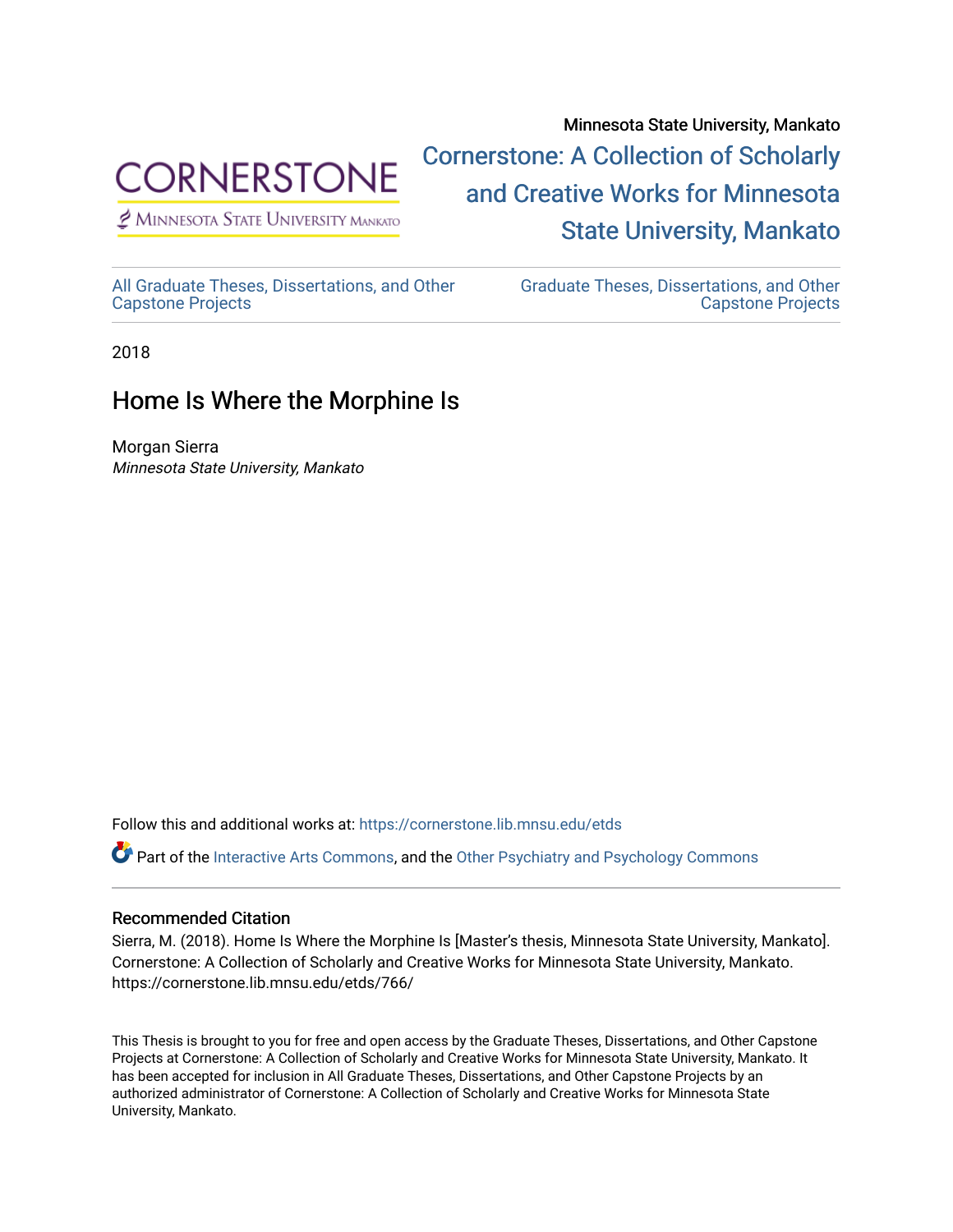## Home is Where the Morphine Is

By

Morgan Sierra

A Thesis Submitted in Partial Fulfillment of the

Requirements for the Degree of

Master of Arts

In

Studio Art

Installation

Minnesota State University, Mankato

Mankato, Minnesota

May 2018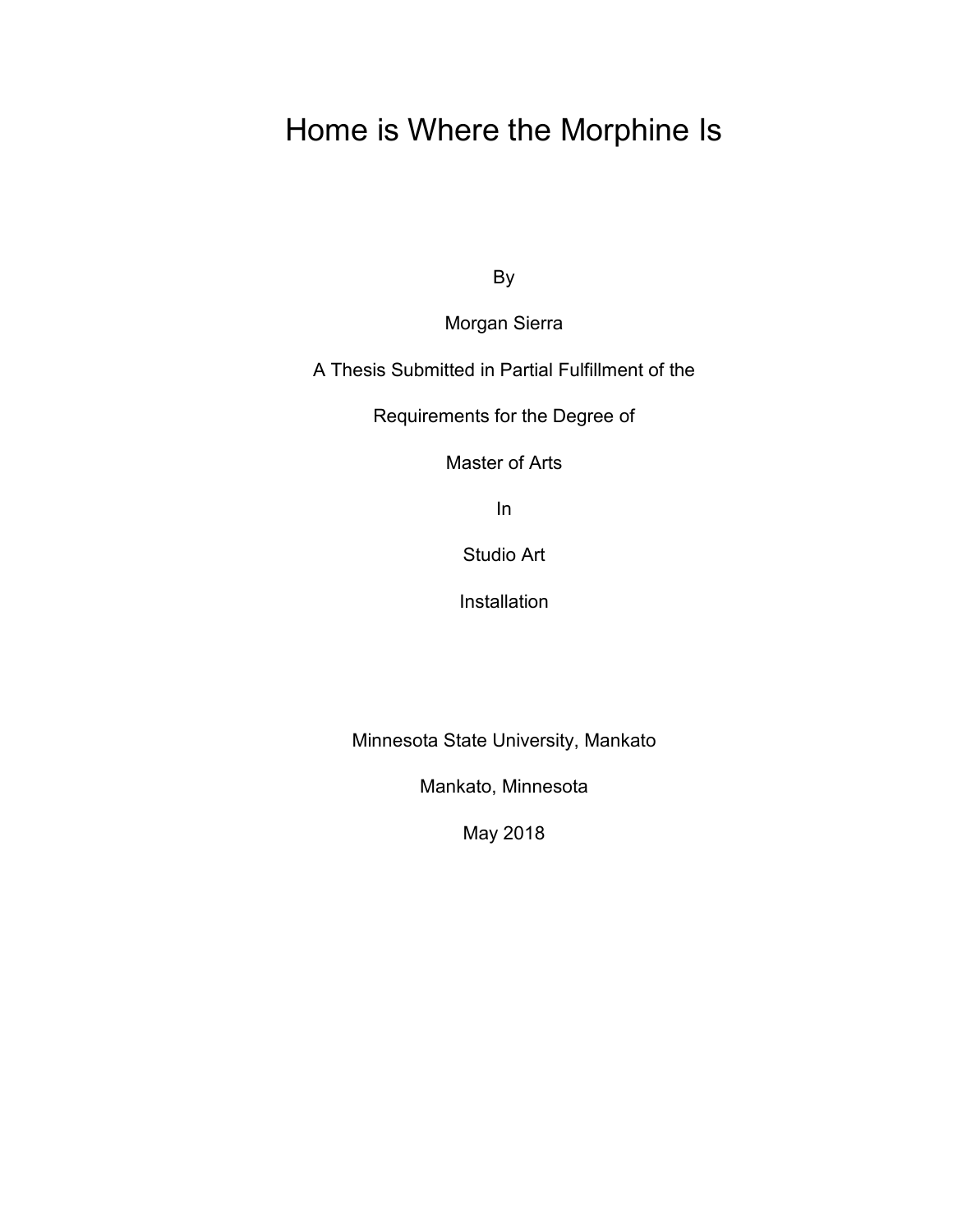February 19<sup>th</sup>, 2018

Home Is Where the Morphine Is

Master of Arts Exhibition: Morgan Sierra

This thesis has been examined and approved by the following members of the student's committee.

Advisor/ Chair, Liz Miller

\_\_\_\_\_\_\_\_\_\_\_\_\_\_\_\_\_\_\_\_\_\_\_\_\_\_\_\_\_\_\_\_ Committee Member, Curt Germundson

\_\_\_\_\_\_\_\_\_\_\_\_\_\_\_\_\_\_\_\_\_\_\_\_\_\_\_\_\_\_\_\_

 $\overline{\phantom{a}}$  , and the set of the set of the set of the set of the set of the set of the set of the set of the set of the set of the set of the set of the set of the set of the set of the set of the set of the set of the s

Committee Member, John Paul